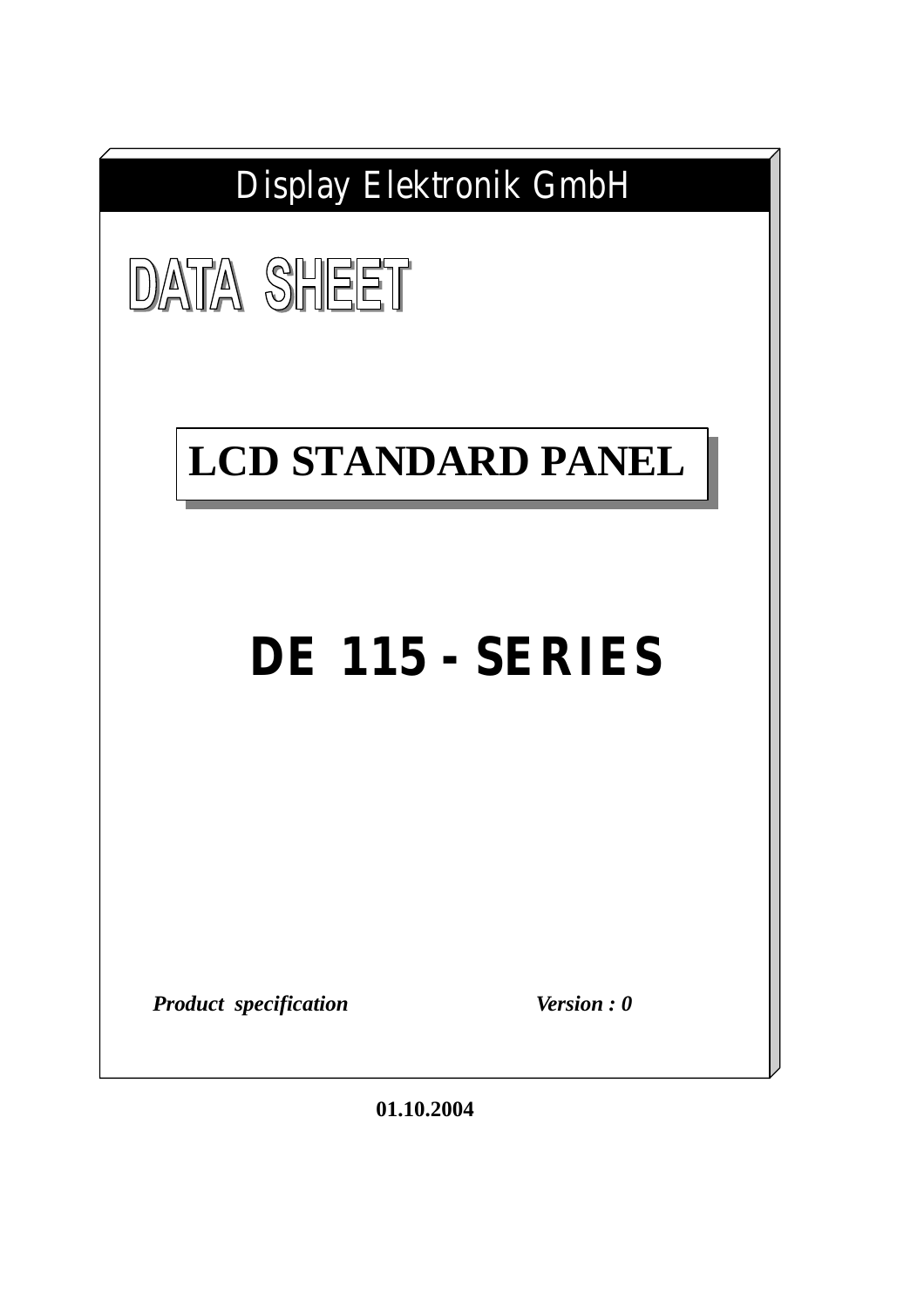## GENERAL SPECIFICATION

## MODULE NO. :

# DE 115 - SERIES

CUSTOMER P/N

| <b>VERSION NO.</b> | <b>CHANGE DESCRIPTION</b> | <b>DATE</b> |
|--------------------|---------------------------|-------------|
| ∩                  | ORIGINAL VERSION          | 01/10/2004  |
|                    |                           |             |
|                    |                           |             |
|                    |                           |             |
|                    |                           |             |
|                    |                           |             |
|                    |                           |             |
|                    |                           |             |
|                    |                           |             |
|                    |                           |             |
|                    |                           |             |

PREPARED BY: MHO DATE: 01.10.2004 APPROVED BY: MH DATE: 01.10.2004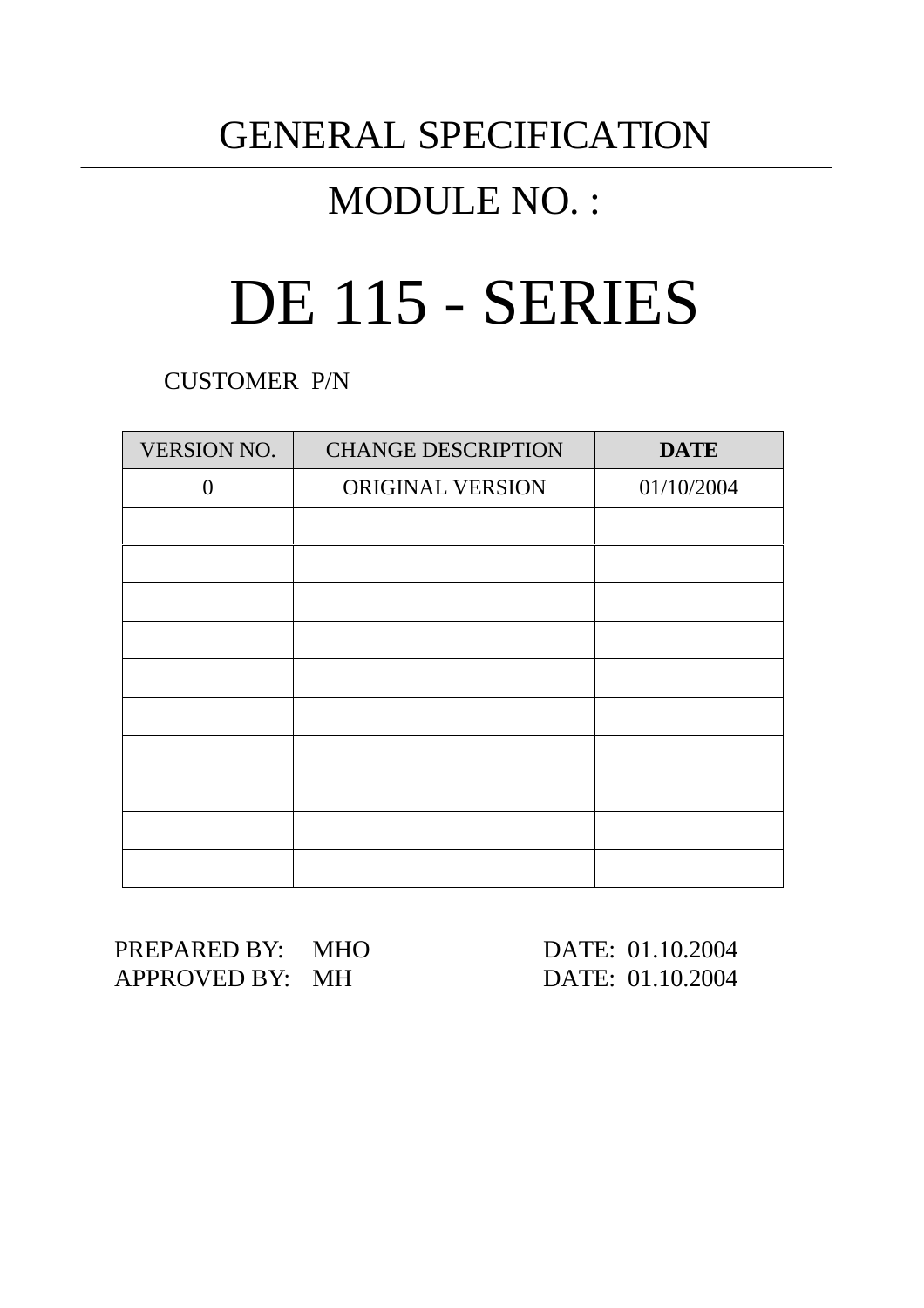$\mathcal{L}$ 

## **CONTENTS**

| 10. SOLDER CONDITIONS FOR LCD WITH FIXED PINS------------------------------ 5 |  |
|-------------------------------------------------------------------------------|--|
|                                                                               |  |
|                                                                               |  |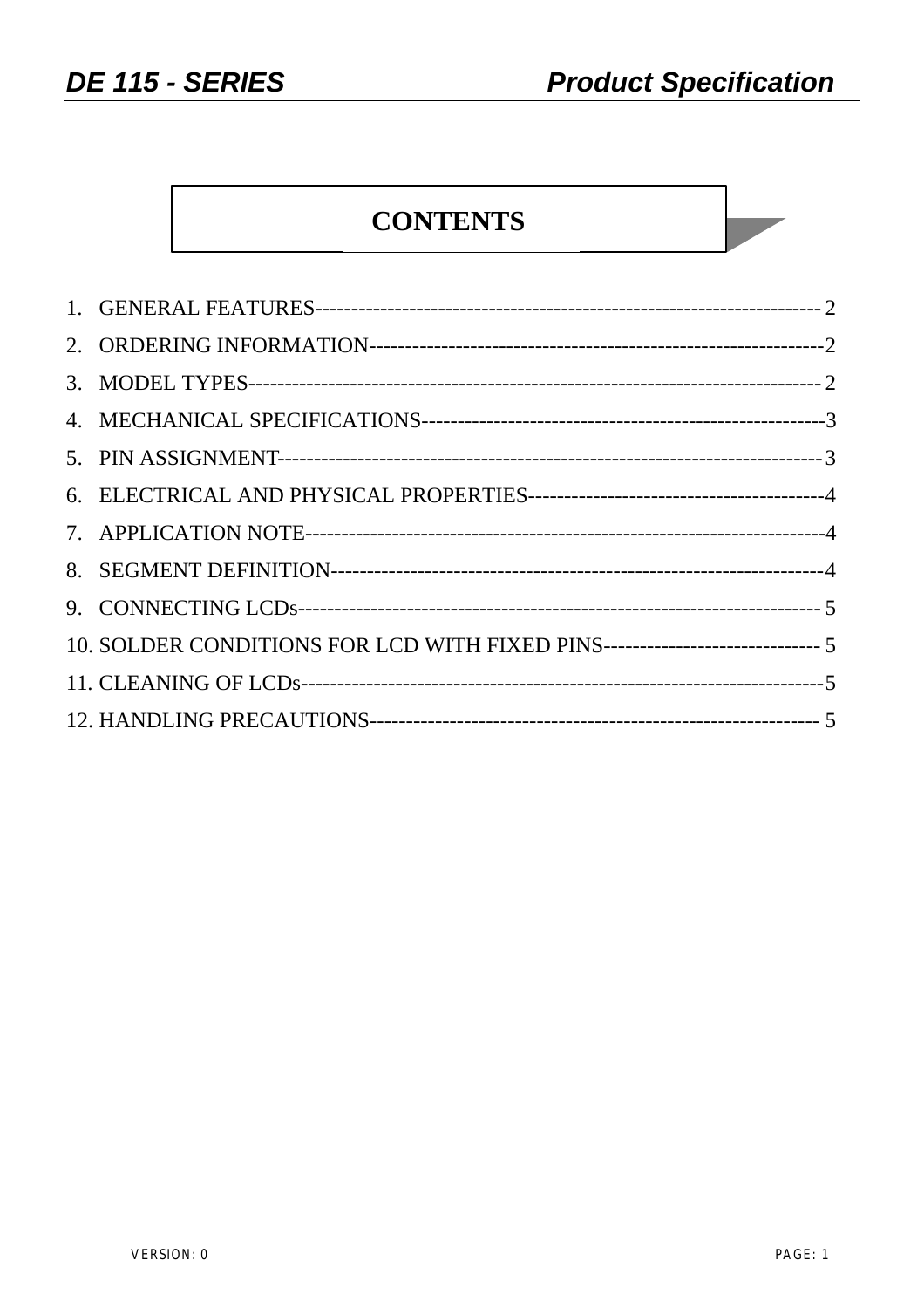## **1. GENERAL FEATURES**

**Display Elektronik GmbH** is specialized in LCD-products.

- There is a wide range of standard lcd-panels. Most of them are available from stock.
- Most of our standard panels operate within the extended temperature range (–20 $^{\circ}$ C to +70 $^{\circ}$ C).
- For the static types the Vlcd is ready for 3 Volt, like shown in the following table. For most of our multiplexed standard panels we offer a 3Volt and a 5Volt model.
- Most panels are available in reflective and transflective version.
- In general we offer a standard pinlength from stock. Pls ask us in case you want a different pinlength. For the LCD-panels without pins we also offer elastomeric connectors (zebras).
- For outdoor applications we offer suitable LCD-displays with extreme wide temperature range and UV-stability etc...

## **2. ORDERING INFORMATION**



### Example:

DE-113-RS-10/7.5 LCD 31/2 digits Digit height 12.7 mm Reflective Standard polarizer Standard temperature Fixed pins Pinlength 7.5 mm

## **3. MODEL TYPES**

Our actual model types are:

| <b>MODEL</b>     |             | <b>POLARIZER   POLARIZER  </b> | <b>OPERATING</b>                  | PIN | <b>VIEWING</b>    | OPERATING VOLTAGE |             |
|------------------|-------------|--------------------------------|-----------------------------------|-----|-------------------|-------------------|-------------|
| <b>NAME</b>      | <b>MODE</b> | <b>TYPE</b>                    | TEMPERATURE   LENGTH   DIRECTION_ |     |                   | VOLTAGE           | <b>MODE</b> |
| DE 115-RS-20/7.5 | reflective  | standard                       | $-20^{\circ}$ C $+70^{\circ}$ C   | 75  | $6^{\circ}$ clock | $3-5$ Volt        | static      |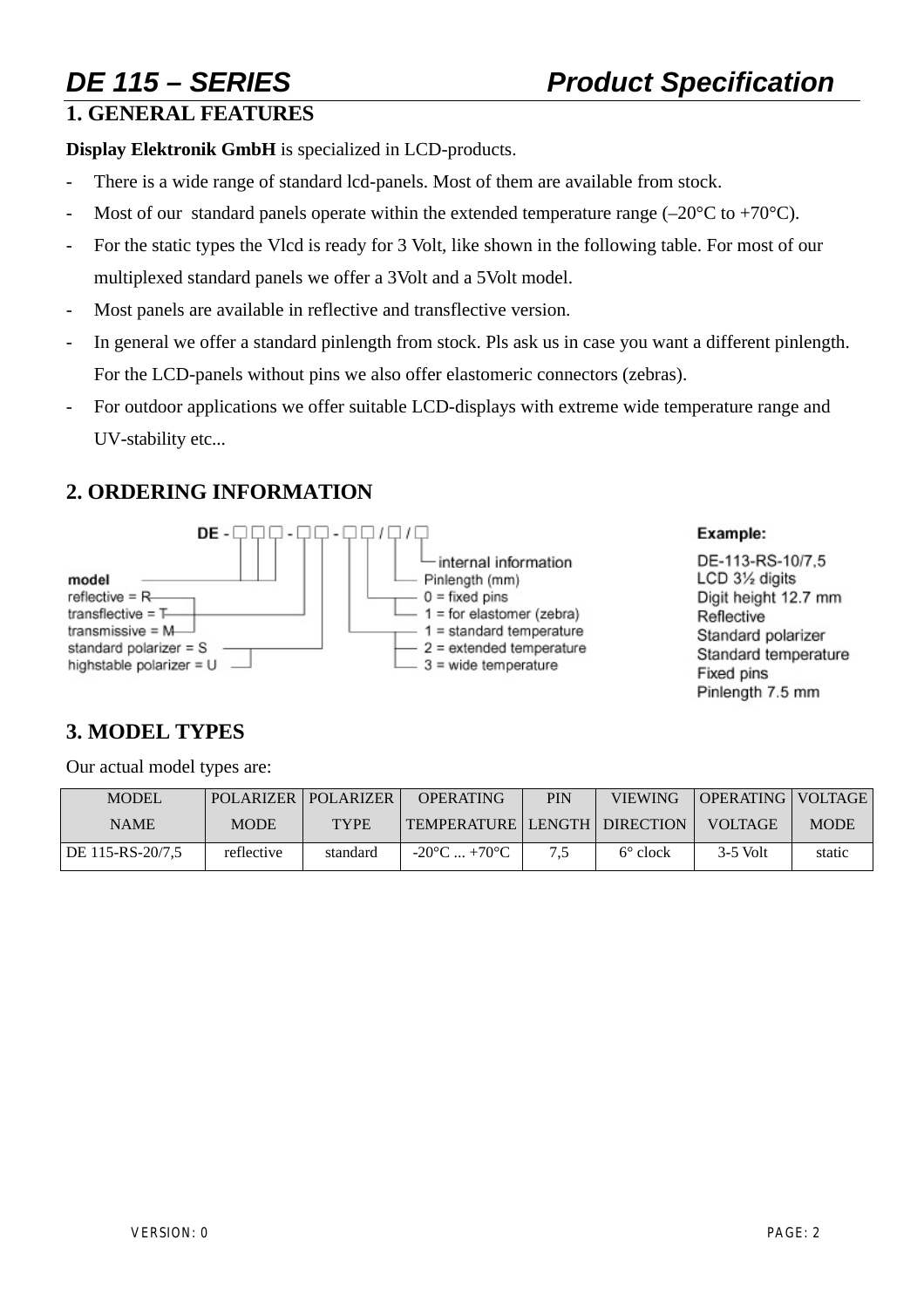## **4. MECHANICAL SPECIFICATIONS**



## **5. PIN ASSIGNMENT**

| SEG. | 3A        | 3F                       | 3G  | 2B  | 2A | 2F | 2G             | 1В              | 1A | 1F | 1G | NC                           | NC | <b>LO BAT</b> |                      | <b>BP</b> |
|------|-----------|--------------------------|-----|-----|----|----|----------------|-----------------|----|----|----|------------------------------|----|---------------|----------------------|-----------|
| PIN# | 17        | 18                       | 19  | 20  | 21 | 22 | 23             | 24              | 25 | 26 | 27 | 28                           | 29 | 30            | 31                   | 32        |
| SEG. | <b>BP</b> | $\overline{\phantom{0}}$ | 1BC | DP1 | 1E | 1D | 1 <sub>C</sub> | DP <sub>2</sub> | 2E | 2D | 2C | DP3                          | 3Ε | 3D            | 3C                   | 3B        |
| PIN# |           |                          | ັ   |     |    |    |                |                 |    | 10 | 11 | $\mathbf{A}$<br>$\mathbf{L}$ | 13 | 14            | $\blacksquare$<br>15 | 16        |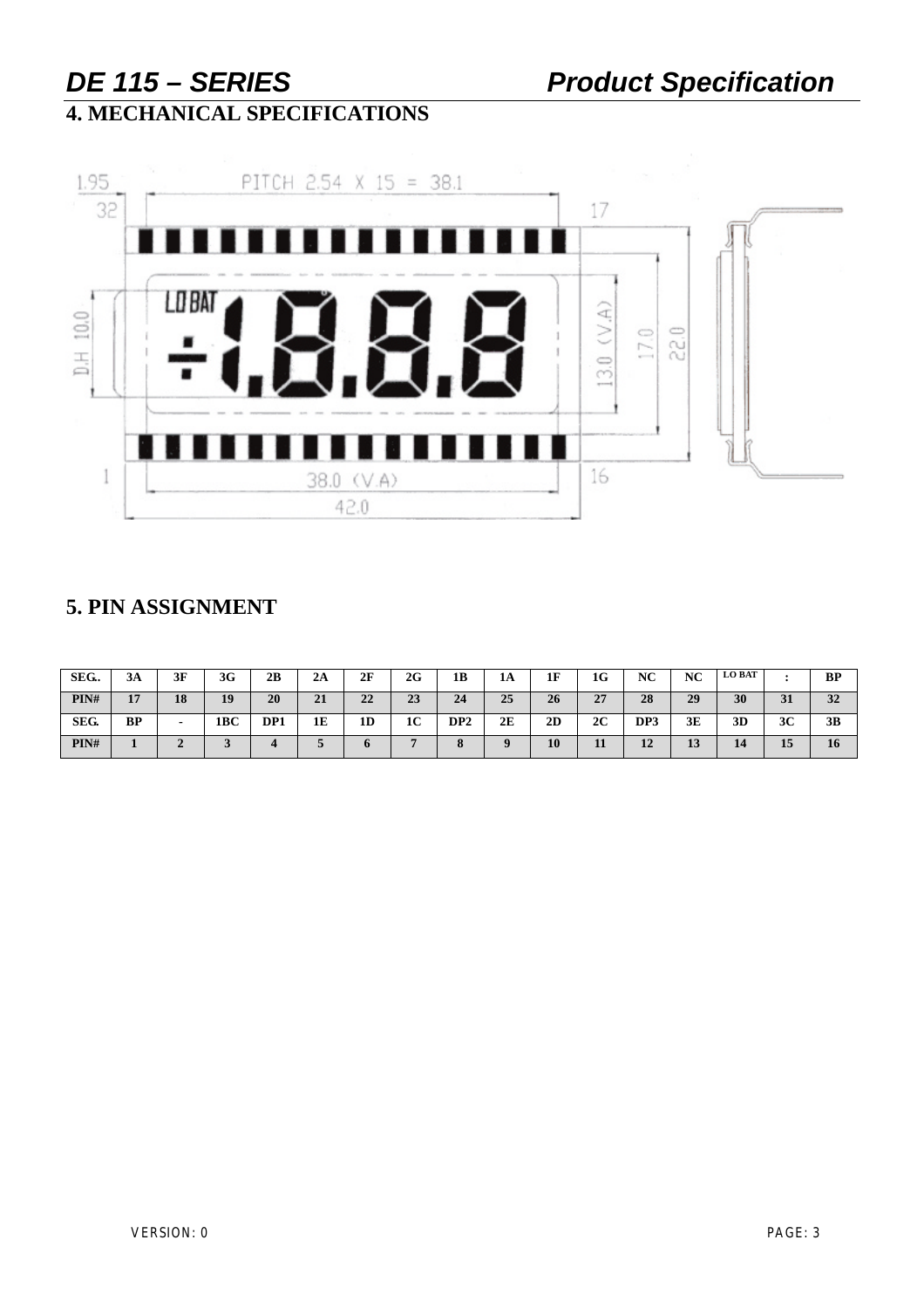## *DE 115 – SERIES Product Specification*

## **6. ELECTRICAL AND PHYSICAL PROPERTIES**

| At an ambient temperature          |         | Standard temperature |      |       | Extended temperature |      | Wide temperature |      |      |       |
|------------------------------------|---------|----------------------|------|-------|----------------------|------|------------------|------|------|-------|
| of $25^{\circ}$ C                  | min.    | typ.                 | max. | min.  | typ.                 | max. | min.             | typ. | max. | Unit  |
| Operating voltage                  |         |                      |      |       |                      |      |                  |      |      |       |
| Driving frequency                  | 30      | 32                   | 100  | 30    | 32                   | 100  | 30               | 32   | 100  | Hz    |
| Current consumption                |         | 1.0                  | 2,0  |       | 1,0                  | 2,0  |                  | 1.0  | 2.0  | µA/cm |
| DC-voltage allowance               |         |                      | 50   |       |                      | 50   |                  |      | 50   | mV    |
| Response time $(t_{on} + t_{off})$ |         | 440                  |      |       | 440                  |      |                  |      | 450  | ms    |
| Operating temperature              | $-10$   |                      | 60   | $-20$ |                      | 70   | -40              |      | 90   | °C    |
| Storage temperature                | -20     |                      | 65   | -40   |                      | 90   | $-40$            |      | 90   | ۰c    |
| Lifetime                           | 100 000 |                      |      |       |                      |      |                  |      |      |       |

## **7. APPLICATION NOTE**



Distance of pinrow to pinrow  $=$  glass-size +2.54 mm

COL

## **8. SEGMENT DEFINITION**

**7 SEGMENT** 

**DP** 

DIL-Pins

Pinlength = Distance between rear side of LCD to end of pin



Ø hole in PCB typ. 1,0 mm

### **14 SEGMENT**

x١

### **16 SEGMENT**







Digits to be counted from left to right.

VERSION: 0 PAGE: 4